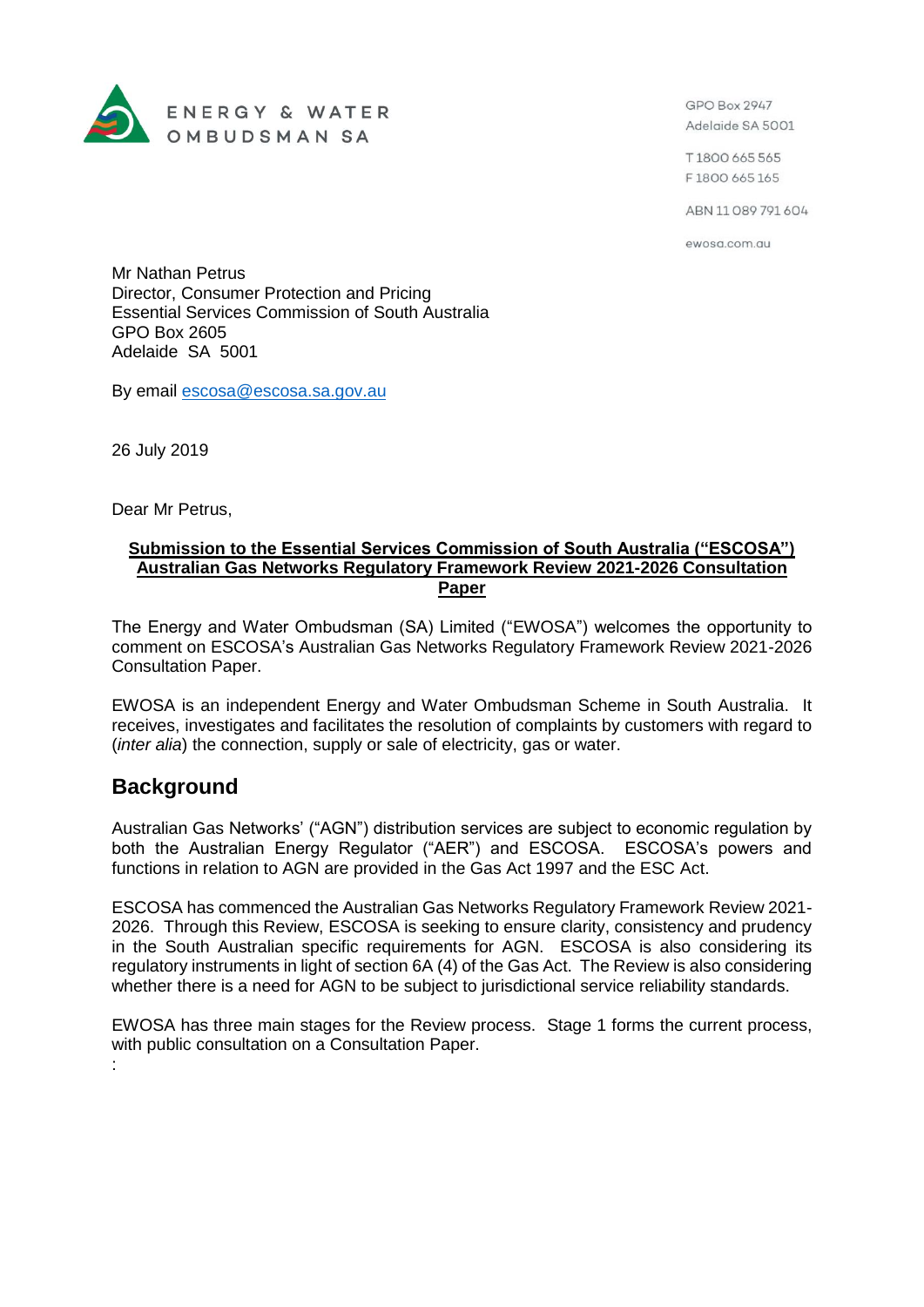# **Submissions**

### *Broader regulatory framework*

EWOSA considers that the proposed amendments to the Gas Distribution Code and Gas Metering Code appear appropriate. The proposed amendments to the Gas Distribution Code remove redundant and duplicate clauses and the proposed amendments to the Gas Metering Code are in line with the recent legislative change to the Gas Act.

### *Jurisdictional service reliability standards*

ESCOSA has required AGN to report to its customers on its gas leakage management performance according to three performance measures:

- responsiveness to the leaks and emergencies telephone number
- responsiveness to public reporting of gas leaks
- long-term trends in unplanned interruptions.

### ESCOSA report that:

"AGN's network is performing reliably, it is providing timely response to public reports of gas leaks, and its customers have not expressed concern with current reliability levels … Previous reviews have determined that customers are satisfied with AGN's service and reliability levels. Data gathered so far on unplanned interruptions illustrates AGN's service continues to be reliable and consistent, and early feedback from the AGN SA Reference Group suggests there are no material issues with AGN's service reliability."<sup>1</sup>

As noted by ESCOSA in the Consultation Paper, this data has also been collected from EWOSA and our evidence supports the above conclusion.

Further, EWOSA agree with ESCOSA that the technical and safety requirements prescribed by the Technical Regulator are sufficient to deliver the reliability outcomes valued by AGN's customers.

EWOSA supports ESCOSA's proposal not to introduce jurisdictional service reliability standards in the form of performance targets. However, as ESCOSA has acknowledged, we accept that AGN is in the early stages of its stakeholder engagement program and we would fully expect any issues that arise from that process to be considered by ESCOSA in making its Draft Decision.

#### *Monitoring and reporting regime*

EWOSA considers that ESCOSA's current performance reporting indicators are appropriate and sufficient to monitor AGN's reliability outcomes. Our own complaints data does not suggest there are additional gaps in the monitoring and reporting regime.

Thank you for consideration of this submission. Should you require further information or have any enquiries in relation to this submission, please contact Jo De Silva via [jo.desilva@ewosa.com.au](mailto:jo.desilva@ewosa.com.au) or phone (08) 8216 1851.

Yours sincerely,

**.** 

<sup>1</sup> ESCOSA (2019) Australian Gas Networks Regulatory Framework Review 2021-2016 Consultation paper at [https://www.escosa.sa.gov.au/ArticleDocuments/11399/20190702-Gas-AGN-](https://www.escosa.sa.gov.au/ArticleDocuments/11399/20190702-Gas-AGN-RegulatoryFrameworkReview2021-2026-Consultation.pdf.aspx?Embed=Y)[RegulatoryFrameworkReview2021-2026-Consultation.pdf.aspx?Embed=Y](https://www.escosa.sa.gov.au/ArticleDocuments/11399/20190702-Gas-AGN-RegulatoryFrameworkReview2021-2026-Consultation.pdf.aspx?Embed=Y) p.11.